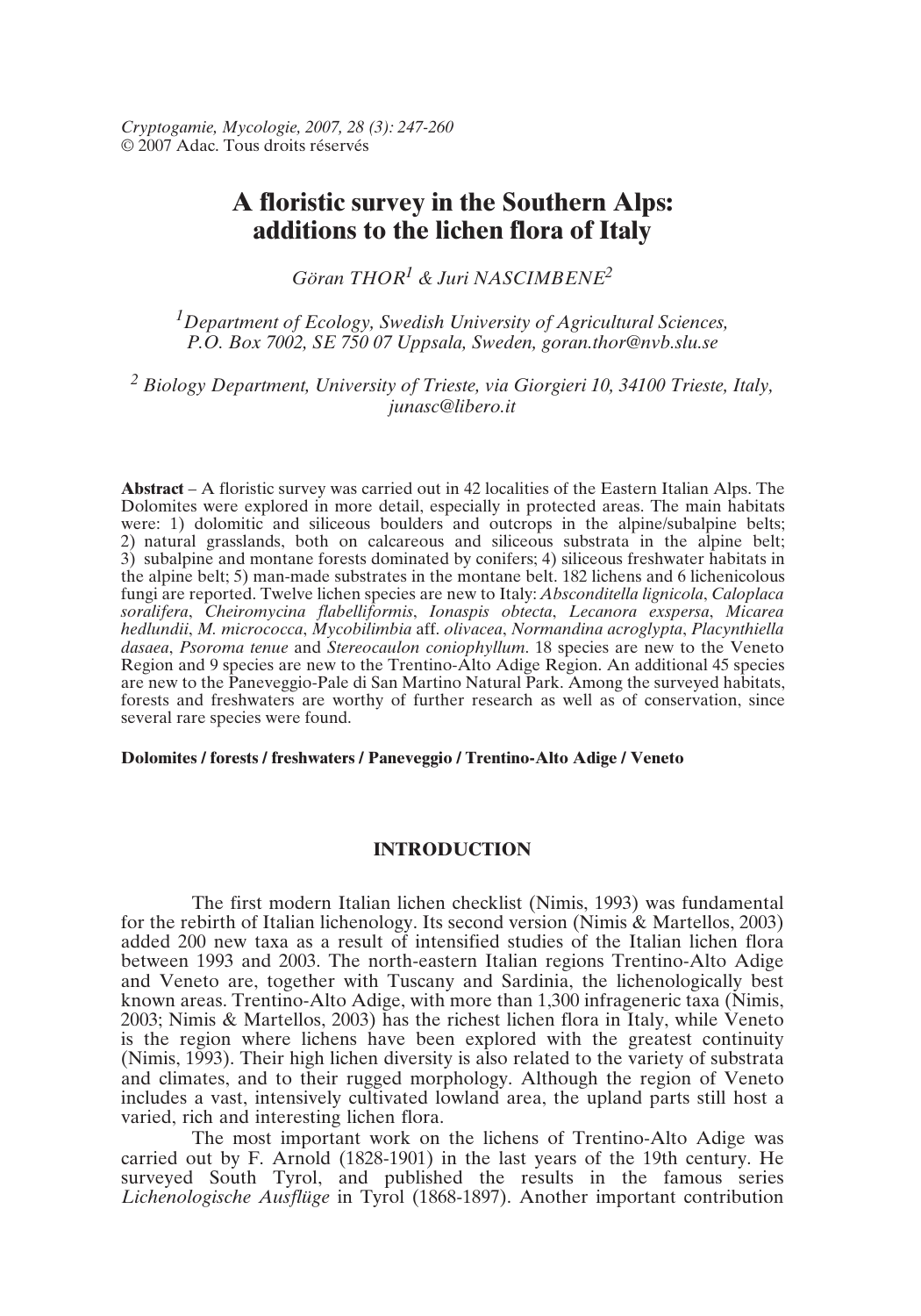was made by E. Kernstock with his *Lichenologische Beiträge* (1890-1896). The lichen records from this region until 1901 were summarized by Dalla Torre & Sarnthein (1902). During the first half of the 20th century, P. Bolzon and M. Cengia Sambo published several new lichen records from this area (Nimis, 1993). Several interesting records were also published by German-speaking authors (Nimis, 1993), for instance the important contribution by Buschardt (1979) on the lichens of the inner alpine valleys (Bolzano). Recent new lichen records from the South-Eastern and Central Alps (Nascimbene & Caniglia, 2000; Nascimbene, 2002, 2003, 2004; Nascimbene *et al.*, 2004; Nascimbene, 2005b) have added c. 50 taxa to Trentino-Alto Adige. The north-eastern part of the Trento Province, roughly corresponding to the Paneveggio-Pale di San Martino Natural Park, is probably the best known area in this region. It includes several localities surveyed by Arnold, with a total of 526 species (Nascimbene & Caniglia, 2003a).

The first relevant lichen records from Veneto were published by phanerogamists during the period 1718-1828 (Nimis, 1993). In the first half of the 19th century A. Massalongo published several papers and distributed several species in his *Lichenes Italici Exsiccati,* continued by Anzi with the *Lichenes Rariores Veneti* (Nimis, 1993). An important contribution was the *Licheni Bassanesi* published by Beltramini in the 1858. During the second part of 19th century the lichenological research declined dramatically, and only few more or less critical compilations were published (Nimis, 1993). An exception is the survey from the Dolomites by Arnold (1876), near Cortina d'Ampezzo. The first part of the 20th century was characterized by the work of Cengia-Sambo, who provided new records from various areas within the region, from the Euganean hills to the Dolomites. Recent papers have added several new records to the lichen flora of Veneto that now consists of 1,012 infrageneric taxa (Nimis & Martellos, 2003). Two works in particular are focused on the lichen flora of the Dolomites, stressing the high lichenological importance of this area: Nimis (1995) reported several species new to Italy and Veneto from the Tre Cime di Lavaredo, while Nascimbene & Caniglia (2003b) described the lichen flora and vegetation of the Dolomiti d'Ampezzo Natural Park.

The aim of this work is to improve the knowledge of the lichen flora of Italy, focusing on its eastern alpine Regions (Trentino-Alto Adige and Veneto).

### **SURVEY AREAS, MATERIAL AND METHODS**

Most of the field work was carried out during the summer of 2005 in various parts of Trentino-Alto Adige and Veneto. Other minor excursions took place during 2003 and 2004. A total of 42 localities were surveyed. The Dolomites were explored in greater detail. Most of the visited localities are within Natural and National Parks, or Nature Reserves.

Localities

1. Veneto, Belluno, the downtown area of the town Vittorio Veneto, alt. 140 m, 45°58'N, 12°18'E, 25 August 2005.

2. Veneto, Belluno, Pian (plateau) del Cansiglio, parking place at Rifugio (mountain tourist station) S. Osvaldo, alt. 900-1000 m, 12°24'N, 46°04'E, 25 August 2005.

3. Veneto, Belluno, Pian (plateau) del Cansiglio, the botanical garden Giardino Botanico alpino "G. Lorenzoni", alt. 900-1000 m, 12°25'N, 46°04'E, 25 August 2005.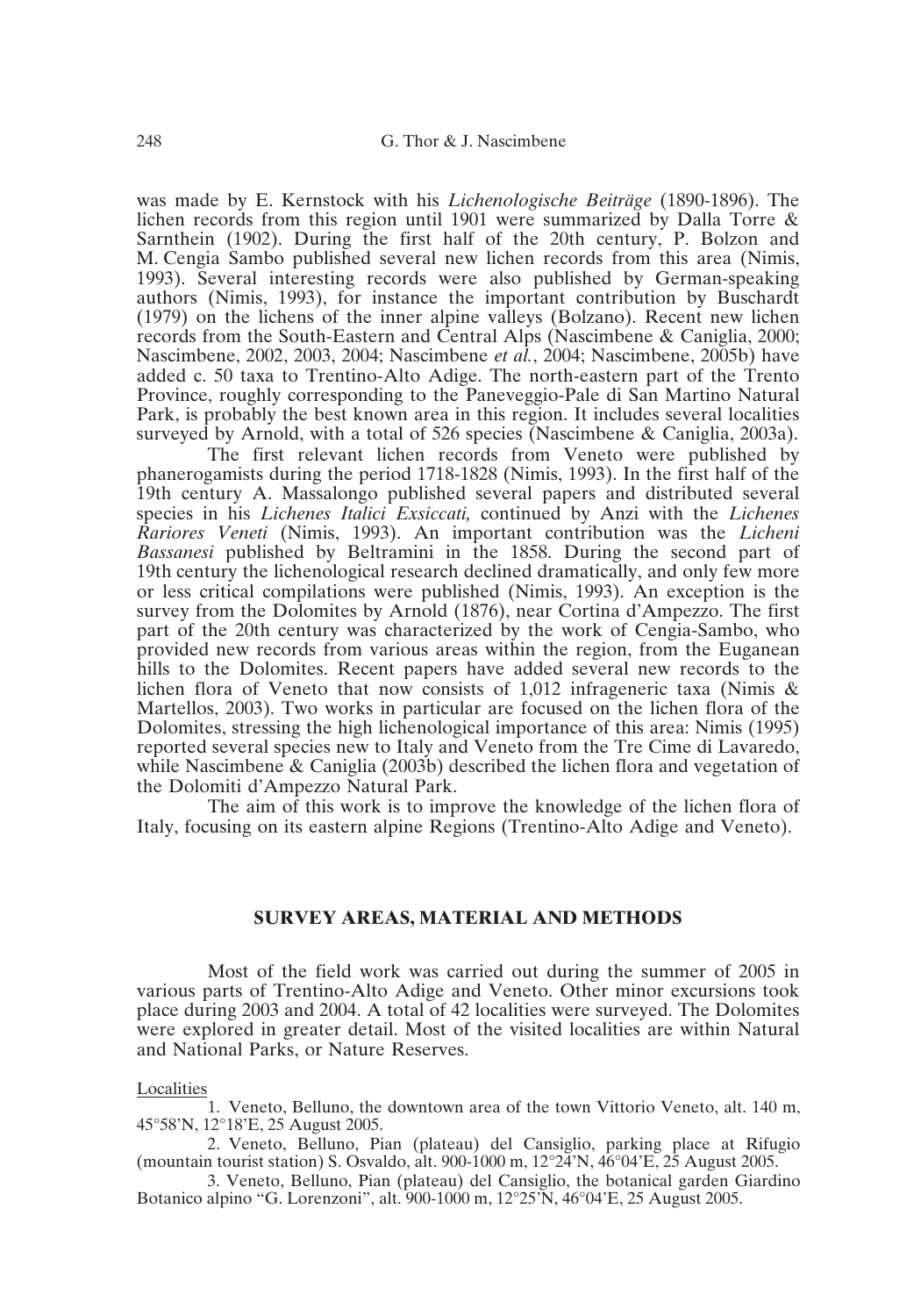4. Veneto, Belluno, Cansiglio forest (Bosco del Cansiglio), c. 1.0 km SE of the botanical garden Giardino Botanico alpino "G. Lorenzoni", about 30 years old *Picea abies* plantation on former grassland, alt. 900-1000 m, 12°25'N, 46°04'E, 25 August 2005.

5. Veneto, Belluno, Cansiglio forest (Bosco del Cansiglio), c. 1.0 km SE the botanical garden Giardino Botanico alpino "G. Lorenzoni", old *Picea abies* forest, alt. 900- 1000 m, 12°25'N, 46°04'E, 25 August 2005.

6. Veneto, Belluno, Cansiglio forest, (Bosco del Cansiglio), Val de Piera, old *Fagus sylvatica* forest, alt. 900-1000 m, 12°26'N, 46°07'E, 25 August 2005.

7. Trentino-Alto Adige, Trento, Paneveggio Natural Park, near the restaurant "La Bicocca", old*Picea abies*forest along the road, alt. c. 1500 m, 46°18'N, 11°44'E, 26 August 2005.

8. Trentino-Alto Adige, Trento, Paneveggio Natural Park, along path south from "Centro visitatori" (Tourist information), old *Picea abies* forest, alt. c. 1500 m, 46°18'N, 11°44'E, 26 August 2005.

9. Trentino-Alto Adige, Trento, Paneveggio Natural Park, c. 300 m NW of "Centro visitatori" (Tourist information), at old house in grassland, alt. 1500 m, 46°18'30''N, 11°44'34''E, 26 August 2005.

10. Trentino-Alto Adige, Trento, Paneveggio Natural Park, along the path from Malga (summer farm) Vallazza (1935 m,  $46^{\circ}36^{\circ}08^{\circ}$ N,  $12^{\circ}06^{\circ}25^{\circ}$ E) to the top of the mountain Cima Bocche (alt. 2344 m, 46°20'47"N, 11°46'34"E), in the forest zone, dominated by *Larix decidua*, 26 August 2005.

11. Trentino-Alto Adige, Trento, Paneveggio Natural Park, along the path from Malga (summer farm) Vallazza (1935 m,  $46^{\circ}36'08''N$ ,  $12^{\circ}06'25''E$ ) to the top of the mountain Cima Bocche (alt. 2344 m,  $46^{\circ}20^{\circ}47^{\prime\prime}$ N,  $11^{\circ}46^{\prime}34^{\prime\prime}$ E), at the timber line, 26 August 2005.

12. Trentino-Alto Adige, Trento, Paneveggio Natural Park, along the path from Malga (summer farm) Vallazza (1935 m, 46°36'08''N, 12°06'25''E) to the top of the mountain Cima Bocche (alt. 2344 m, 46°20'47''N, 11°46'34''E), at the top, 26 August 2005.

13. Trentino-Alto Adige, Trento, Paneveggio Natural Park, along the path from Malga (summer farm) Vallazza (1935 m, 46°36'08''N, 12°06'25''E) to the top of the mountain Cima Bocche (alt. 2344 m, 46°20'47''N, 11°46'34''E), in grassland near Malga Vallazza, 26 August 2005.

14. Veneto, Belluno, Cortina, Dolomiti d'Ampezzo Natural Park, at the path from the parking place S. Umberto (1449 m, 46°36'08''N, 12°06'25''E) to Rifugio (mountain tourist station) Ra Stua (1665 m, 46°37'32''N, 12°05'56''E), c. 500 m from the parking place, 27 August 2005.

15. Veneto, Belluno, Cortina, Dolomiti d'Ampezzo Natural Park, along the path from the parking place S. Umberto (1449 m, 46°36'08''N, 12°06'25''E) to Rifugio (mountain tourist station) Ra Stua (1665 m, 46°37'32''N, 12°05'56''E), c. 2 km from the parking place, on *Acer pseudoplatanus* in steep gravel slope, 27 August 2005.

16. Veneto, Belluno, Cortina, Dolomiti d'Ampezzo Natural Park, along the path from the parking place S. Umberto (1449 m,  $46^{\circ}36'08''N$ ,  $12^{\circ}06'25''E$ ) to Rifugio (mountain tourist station) Ra Stua (1665 m, 46°37'32''N, 12°05'56''E), c. 200 m from Rifugio Ra Stua, vertical dolomite rock in grassland, 27 August 2005.

17. Veneto, Belluno, Cortina, Dolomiti d'Ampezzo Natural Park, along the path from Rifugio (mountain tourist station) Ra Stua to Rifugio Biella – Val Salata, open *Pinus mugo* forest in slope exposed to S, alt. 2000 m, 46°38'19''N, 12°05'47''E, 27 August 2005.

18. Veneto, Belluno, Cortina, Dolomiti d'Ampezzo Natural Park, along the path from Rifugio (mountain tourist station) Ra Stua to Rifugio Biella – Val Salata, 1 km SW the lake Gran de Fòses, on large boulder in the alpine zone, alt. c. 2100 m, c. 46°38'N, 12°05'E, 27 August 2005.

19. Veneto, Belluno, Cortina, Dolomiti d'Ampezzo Natural Park, along the path from Rifugio (mountain tourist station) Ra Stua to Rifugio Biella – Val Salata, grassland with scattered boulders in the alpine zone above the timberline, about 500 m before the lake Gran de Fòses, alt. 2180 m, 46°38'54''N, 12°05'49''E, 27 August 2005.

20. Veneto, Belluno, Cortina, Dolomiti d'Ampezzo Natural Park, along path about 300 m above Rifugio (mountain tourist station) Biella (2327 m, 46°39'56''N, 12°05'04''E), near small Ave Maria statue, scattered boulders at a pass in the alpine zone above the timberline, 27 August 2005.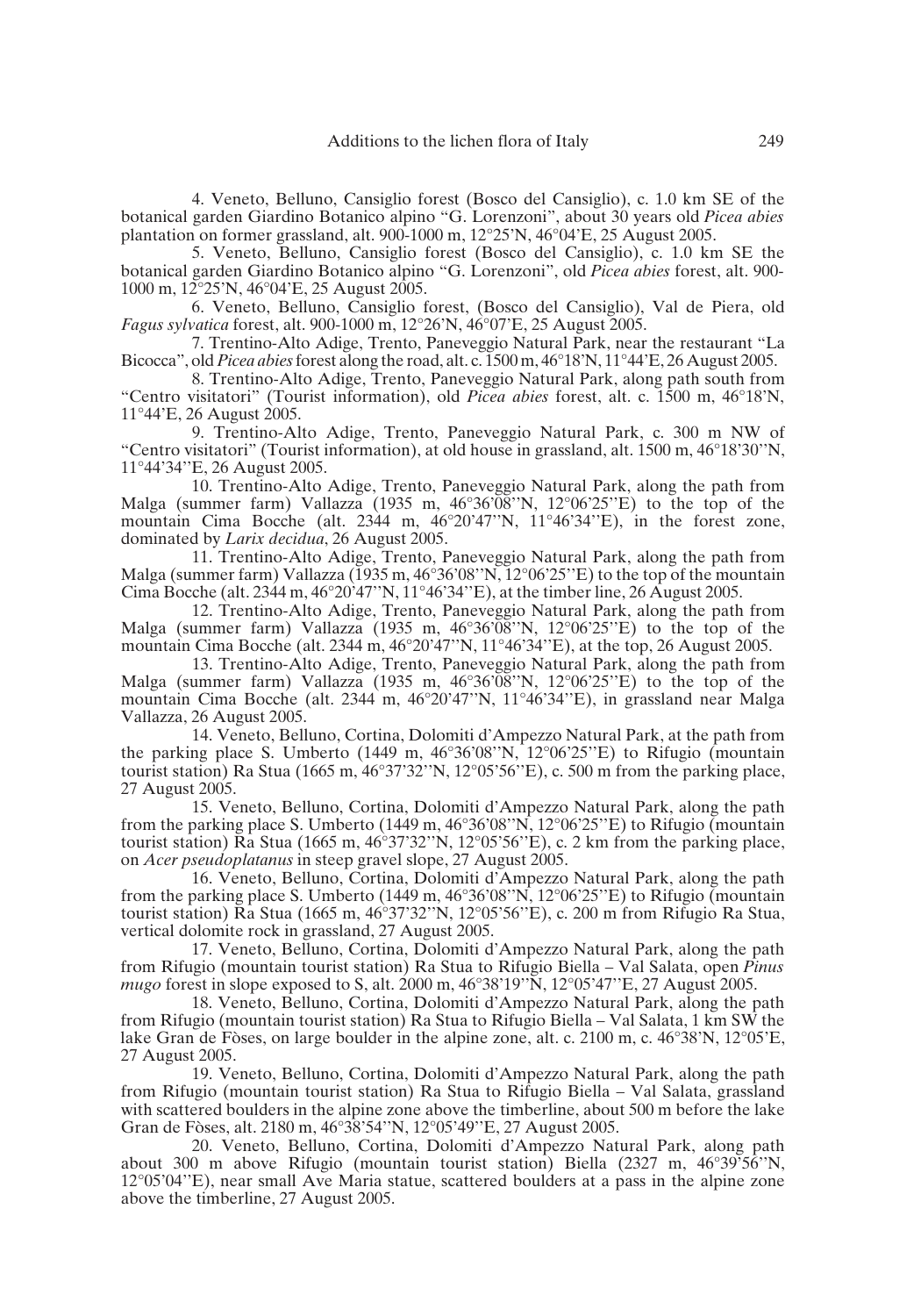21. Veneto, Belluno, Cortina, Dolomiti d'Ampezzo Natural Park, along the path from Rifugio (mountain tourist station) Biella (2327 m,  $46^{\circ}39^{\circ}56^{\prime\prime}N$ ,  $12^{\circ}05^{\prime}04^{\prime\prime}E$ ) to the top of the mountain Croda del Beco (2812 m,  $46^{\circ}40^{\prime}30^{\prime\prime}N$ , 12°04'21''E), steep slope with calcareous rocks in the alpine zone above the timberline, 28 August 2005.

22. Veneto, Belluno, Cortina, Dolomiti d'Ampezzo Natural Park, above Rifugio (mountain tourist station) Biella, at the top of the mountain Croda del Becco, calcareous rocks in the alpine zone above the timberline, alt. 2812 m, 46°40'30''N, 12°04'21''E, 28 August 2005.

23. Veneto, Belluno, Cortina, Dolomiti d'Ampezzo Natural Park, along the path from Rifugio (mountain tourist station) Biella (2327 m, 46°39'56''N, 12°05'04''E) to Rifugio Utia de Sènes, about 400 m from Rifugio Biella, dolomite boulders in the alpine zone above the timberline, on very large boulder, 28 August 2005.

24. Veneto, Belluno, Cortina, Dolomiti d'Ampezzo Natural Park, along the path from Rifugio (mountain tourist station) Utia de Sènes (2116 m) to Rifugio Ra Stua, c. 2 km NW Rifugio Ra Stua, open deciduous forest with scattered old coniferous trees by the gravel road, alt. c. 1800 m, 46°37'N, 12°05'E, 28 August 2005.

25. Veneto, Belluno, Cortina, Dolomiti d'Ampezzo Natural Park, at the small road from Rifugio (mountain tourist station) Ra Stua and the parking place S. Umberto (alt. 1449 m, 46°36'08''N, 12°06'25''E), c. 300 from the parking place, 28 August 2005.

26. Veneto, Belluno, along the path between Rifugio (mountain tourist station) A. Sonino al Coldai (alt. 2132 m) and the small town of Listolade, by the small lake Lago Coldai (alt. 2143 m), grassland and vertical dolomite rock in the alpine zone at the  $\overline{NW}$ shore of the lake, alt. 2156 m, 46°23'59''N, 12°03'37''E, 29 August 2005.

27. Veneto, Belluno, along the path between Rifugio (mountain tourist station) A. Sonino al Coldai (alt. 2132 m) and the small town of Listolade, at the turn to Rifugio Tissi (alt. 2250 m). Dolomite boulders, grassland and scattered shrubs and trees at the timberline, alt. 2086 m, 46°22'57''N, 12°02'01''E, 29 August 2005.

28. Veneto, Belluno, along the path between Rifugio (mountain tourist station) A. Sonino al Coldai (alt. 2132 m) and the small town of Listolade, Rifugio Mario Vazzoler, open mixed coniferous/deciduous forest, alt. 1715 m, 46°21'15''N, 12°01'52''E, 29 August 2005.

29. Veneto, Belluno , along the path between Rifugio (mountain tourist station) Mario Vazzoler (1715 m,  $46^{\circ}21'15''N$ ,  $12^{\circ}01'52''E$ ) and the small town of Listolade (alt. c. 680 m), c. 4.5 km NW of Listolade, dolomite boulders in grassland with small, scattered deciduous trees in steep slope by the gravel road, alt. c. 1400 m, 46°21'N, 12°02'E, 29 August 2005.

30. Veneto, Belluno, along the path from Passo Falzarego (alt. 2105 m) to Rifugio (mountain tourist station) Averau, at the highest pass, exposed dolomite rocks, alt. 2431 m, 46°30'04''N, 12°02'02''E, 30 August 2005.

31. Veneto, Belluno, Vincheto di Cellarda Nature Reserve, in riparian forest dominated by *Salix alba*, *Populus* sp., and *Alnus glutinosa*, alt. c. 310 m, 46°01'N, 11°58'E, November 2005.

32. Veneto, Belluno, Vincheto di Cellarda Nature Reserve, in freshwater habitat on calcareous pebbles) alt. c. 310 m, 46°01'N, 11°58'E, 10 November 2005.

33. Veneto, Belluno , Vincheto di Cellarda Nature Reserve, perifluvial pioneer habitat with *Salix eleagnos*, alt. c. 310 m, 46°01'N, 11°58'E, 10 November 2005.

34. Veneto, Belluno, Casera Razzo, subalpine *Larix* forest, alt. c. 1700 m, 6 November 2003.

35. Veneto, Belluno, Misurina (leg. M. Dalle Vedove), subalpine *Larix/Pinus cembra* forest, alt. c. 1800 m, 46°36'N, 12°16'E, 06, July 2005.

36. Veneto, Belluno, Dolomiti Bellunesi National Park, near Rivamonte Agordino, on iron containing metamorphic boulders, alt. c. 1100 m, 17 March 2005.

37. Veneto, Belluno, Cansiglio forest (Bosco del Cansiglio), near Pian Canaie, old beech forest, alt. c. 1000 m, 12°26'N, 46°07'E, June 2005.

38. Veneto, Vicenza, Monte Nero near Montecchio Maggiore (leg. G. Caniglia), on more or less calcareous ground, alt. 150 m, September, 2003.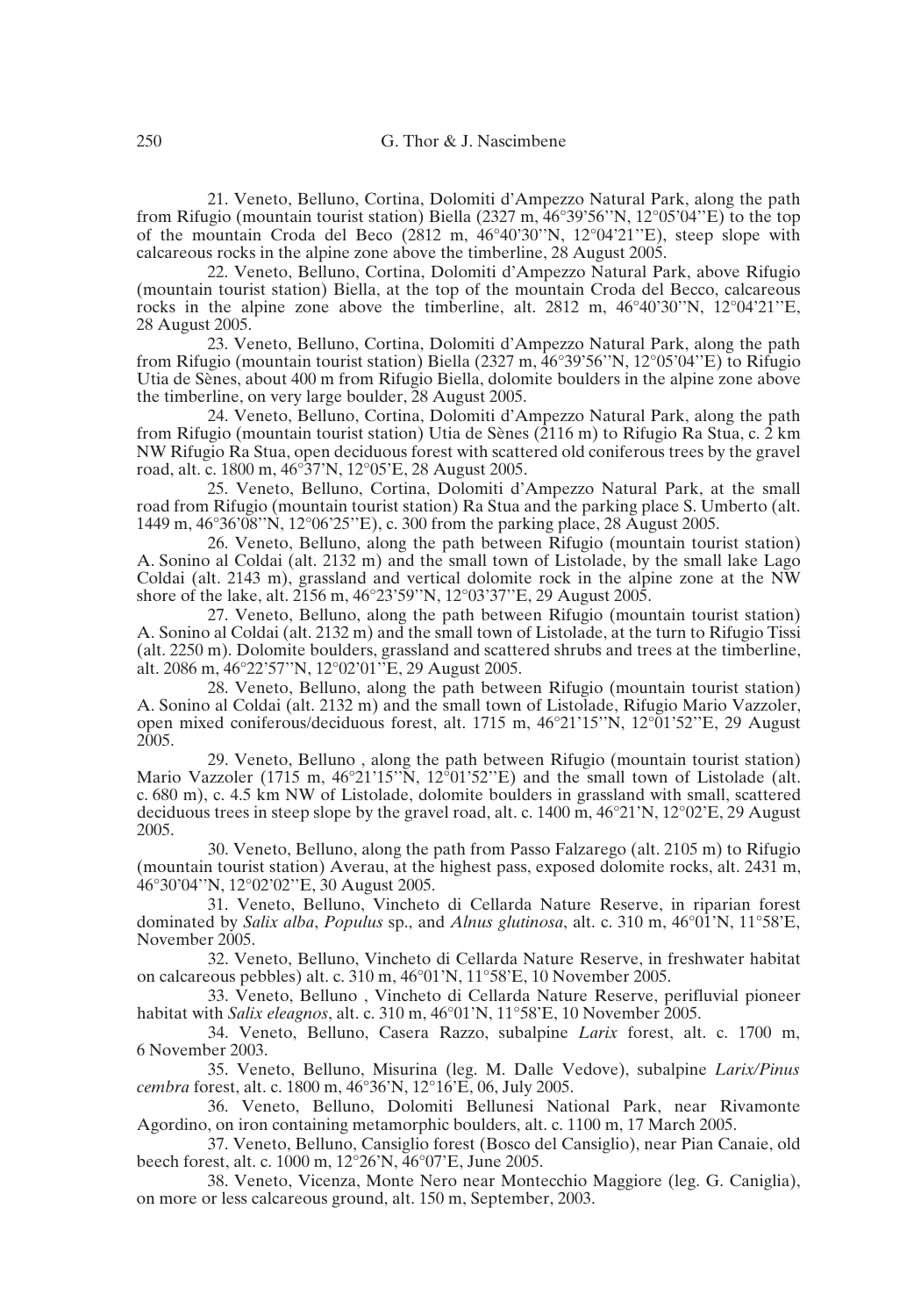39. Veneto, Padua, Colli Euganei Natural Park, Arquà Petrarca, on *Tilia* sp., alt. c. 100 m, 18 December 2004.

40. Veneto, Padua, Noventa Padovana, in the park of Villa Melato on large *Tilia* sp., alt. c. 15 m, 45°24'N, 11°58'E, 22 March 2005.

41. Trentino-Alto Adige, Trento, Paneveggio Natural Park, Val Bona, subalpine spruce stand with trees older than 300 years, alt. c. 2100 m, 14 October 2005.

42. Trentino-Alto Adige, Trento, Paneveggio Natural Park, Val Bona, subalpine river on porphyric (acid) rocks , alt. c. 1900 m, October 2005.

The main habitats and substrates include:

1) dolomitic, calcareous, and siliceous boulders and outcrops in the alpine/subalpine belts;

2) natural grasslands, both on carbonatic and siliceous substrata (soil and plant debris), in the alpine belt;

3) subalpine and montane forests dominated by conifers (on bark, wood, and decaying wood);

4) freshwater streams in the alpine belt (on siliceous rocks);

5) man-made substrates (wooden structures and mortar) in the montane belt.

The other environments considered were the lowlands and the Pre-Alps of Veneto. A particularly detailed survey was carried out in the forest of Cansiglio within pure beech and mixed beech-silver fir-spruce stands.

The nomenclature follows Santesson *et al.* (2004; new names are sometimes indicated within parenthesis) with the following exceptions; *Caloplaca scrobiculata*, *Dacampia hookeri*, *Flavoparmelia soredians*, *Fulgensia subbracteata* and *Tuckneraria laureri* follow Nimis & Martellos (2003), *Caloplaca erodens* follows Tretiach *et al.* (2003), *Caloplaca flavocitrina* follows Arup (2006), *Caloplaca soralifera* follows Vondrák & Hrouzek (2006), *Micarea micrococca* follows Coppins (2002), *Mycobilimbia olivacea* follows Sarrión *et al.* (2003) and *Psoroma tenue* follows Jørgensen (2004). The collections by G. Thor (GT) are housed in UPS, those by J. Nascimbene (JN) in his personal herbarium. The annotation "TLC" below indicates that TLC have been performed. "\*"=lichenicolous fungus. The number of the locality of collection follows the name of the species.

## **RESULTS**

*Absconditella lignicola*: 8 (GT). On *Picea abies* stumps. New to Italy.

*Acarospora cervina*: 21 (GT). On exposed dolomite rock.

*Acarospora fuscata*: 9 (GT). On exposed wooden table.

*Acarospora heppii*: 33 (JN). On calcareous pebbles. New to Veneto.

*Acrocordia cavata*: 7 (GT). On old *Picea abies*. New to Trentino-Alto Adige.

- *Agonimia tristicula*: 3 (GT), 11 (GT), 18 (GT). On mossy vertical rocks. New to the Paneveggio Natural Park.
- *Amandinea punctata*: 9 (GT). On exposed wooden table.

*Anisomeridium polypori*: 4 (GT), 7 (GT). On *Prunus* sp. and on old *Picea abies*. New to the Trentino-Alto Adige.

*Arthonia apatetica*: 24 (GT). On shaded *Alnus viridis* twigs.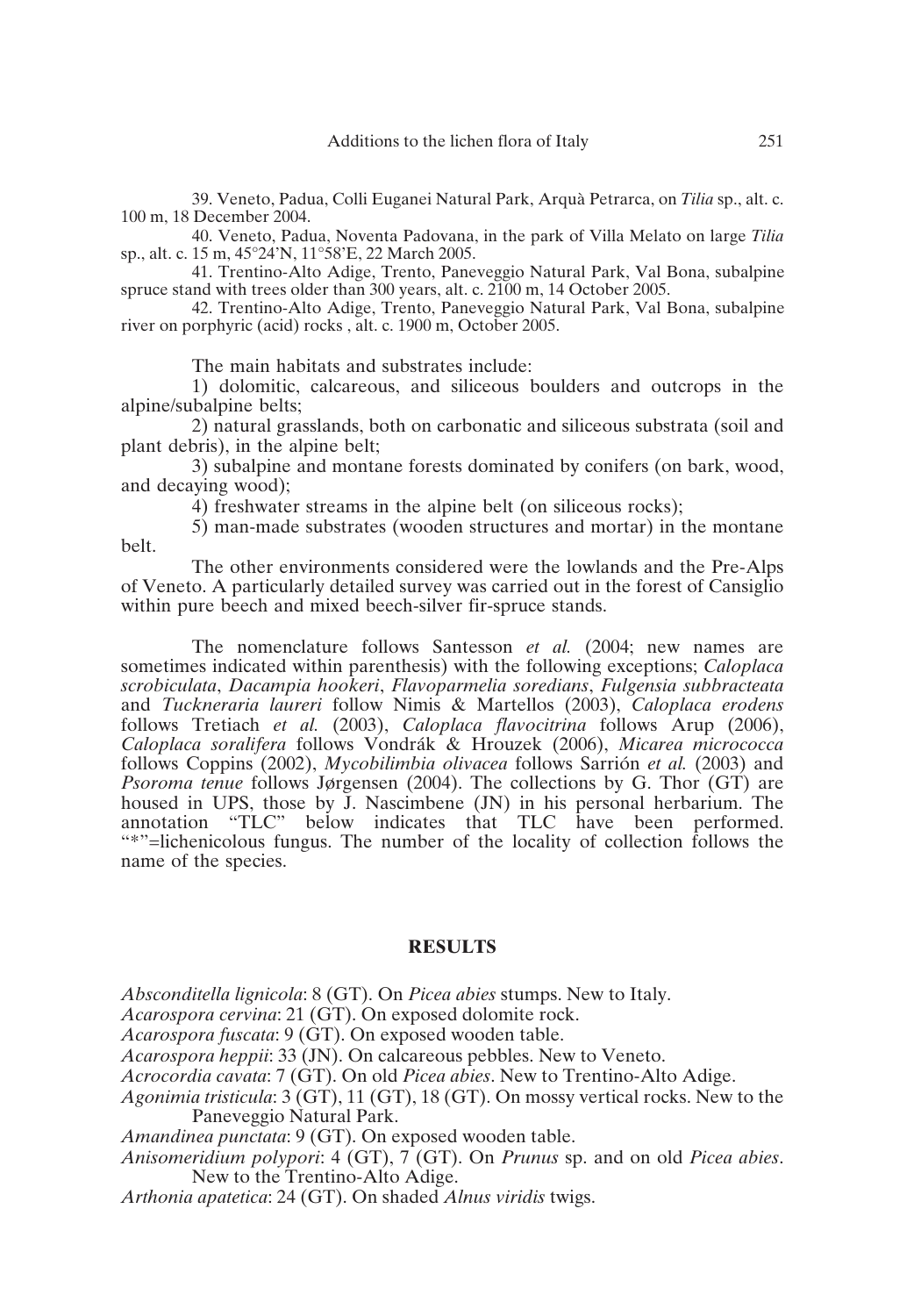- *Arthonia mediella*: 10 (GT). On old *Larix decidua*. New to the Paneveggio Natural Park.
- *Arthonia vinosa*: 5 (GT), 7 (GT). On base of old *Picea abies*. New to the Paneveggio Natural Park.
- *Aspicilia calcarea*: 16 (GT). On dolomite rock.
- *Aspicilia moenium*: 9 (GT). On mortar on old, exposed house. New to Trentino-Alto Adige.
- *Bacidia laurocerasi*: 37 (JN). On *Fagus sylvatica* bark. New to Veneto.
- *Bacidina arnoldiana*: 3 (GT), 4 (GT). On mossy vertical rock. New to Veneto.
- *Bacidina chloroticula*: 40 (JN). On *Tilia* sp. bark. New to Veneto.
- *Biatora chrysantha*: 5 (GT, TLC), 8 (GT, TLC), 24 (GT, TLC). On base of old *Picea abies* and *Larix decidua* and on *Alnus viridis* at small stream. New to the Paneveggio Natural Park.
- *Biatora efflorescens*: 8 (GT, TLC), 28 (GT, TLC). On old *Picea abies* and on old *Betula*. New to Trentino-Alto Adige.
- *Biatora helvola*: 8 (GT). On old *Picea abies*. New to the Paneveggio Natural Park.
- *Biatora ocelliformis*: 8 (GT). On *Alnus viridis* at small stream.
- *Botryolepraria lesdainii*: 1 (GT, TLC). On stonewall. New to Veneto.
- *Bryoria fuscescens*: 10 (GT), 24 (GT). On old *Larix decidua*.
- *Buellia chloroleuca (Tetramelas chloroleucas)*: 17 (GT). On wood on base of old *Pinus mugo*.
- *Buellia griseovirens*: 2 (GT, TLC), 3 (GT, TLC), 6 (GT, TLC), 8 (GT, TLC), 25 (GT, TLC), 28 (GT). On old *Fagus sylvatica*, on *Alnus viridis*, on coniferous stump, wooden fence and on old *Betula*. New to the Paneveggio Natural Park.
- *Calicium trabinellum*: 10 (GT), 34. On coniferous stump and on bark of old *Larix decidua*. New to Veneto and to the Paneveggio Natural Park.
- *Caloplaca alociza*: 16 (GT). On vertical dolomite rock.
- *Caloplaca chlorina*: 9 (GT). On old wooden table. New to the Paneveggio Natural Park.
- *Caloplaca citrina*: 24 (GT). On dolomite boulder.
- *Caloplaca crenulatella*: 9 (GT). On mortar on old, exposed house.
- *Caloplaca erodens*: 19 (GT). On exposed dolomite boulder.
- *Caloplaca flavocitrina*: 9 (GT). On mortar on old, exposed house. New to the Paneveggio Natural Park.
- *Caloplaca herbidella*: 7 (GT), 9 (GT, without isidia), 11 (GT), 28 (GT). On old *Picea abies*, on exposed wooden table, on *Rhododendron ferrugineum*, *Juniperus communis* and on old *Betula*.
- *Caloplaca saxicola*: 21 (GT), 30 (GT). On exposed dolomite rock.
- *Caloplaca scrobiculata*: 21 (GT). On exposed dolomite rock.
- *Caloplaca soralifera*: 9 (GT). On mortar on old, exposed house. New to Italy.
- *Candelaria concolor*: 9 (GT). On exposed *Acer pseudoplatanus* near parking place. *Candelariella efflorescens*: 2 (GT). On wooden fence. New to Veneto.
- *Candelariella vitellina*: 9 (GT), 13 (GT, in collection of *Carbonea vitellinaria*). On exposed wooden table and on rock.
- *Candelariella xanthostigma*: 6 (GT), 15 (GT). On old *Acer pseudoplatanus* and *Fagus sylvatica*.
- \**Carbonea vitellinaria*: 13 (GT). On *Candelariella vitellina* on rock in grassland. New to the Paneveggio Natural Park.
- *Carbonea vorticosa*: 12 (GT). On exposed rock.
- *Cetrelia olivetorum*: 5 (GT). On base of old *Picea abies*.
- *Chaenotheca chrysocephala*: 10 (GT). On old *Larix decidua*.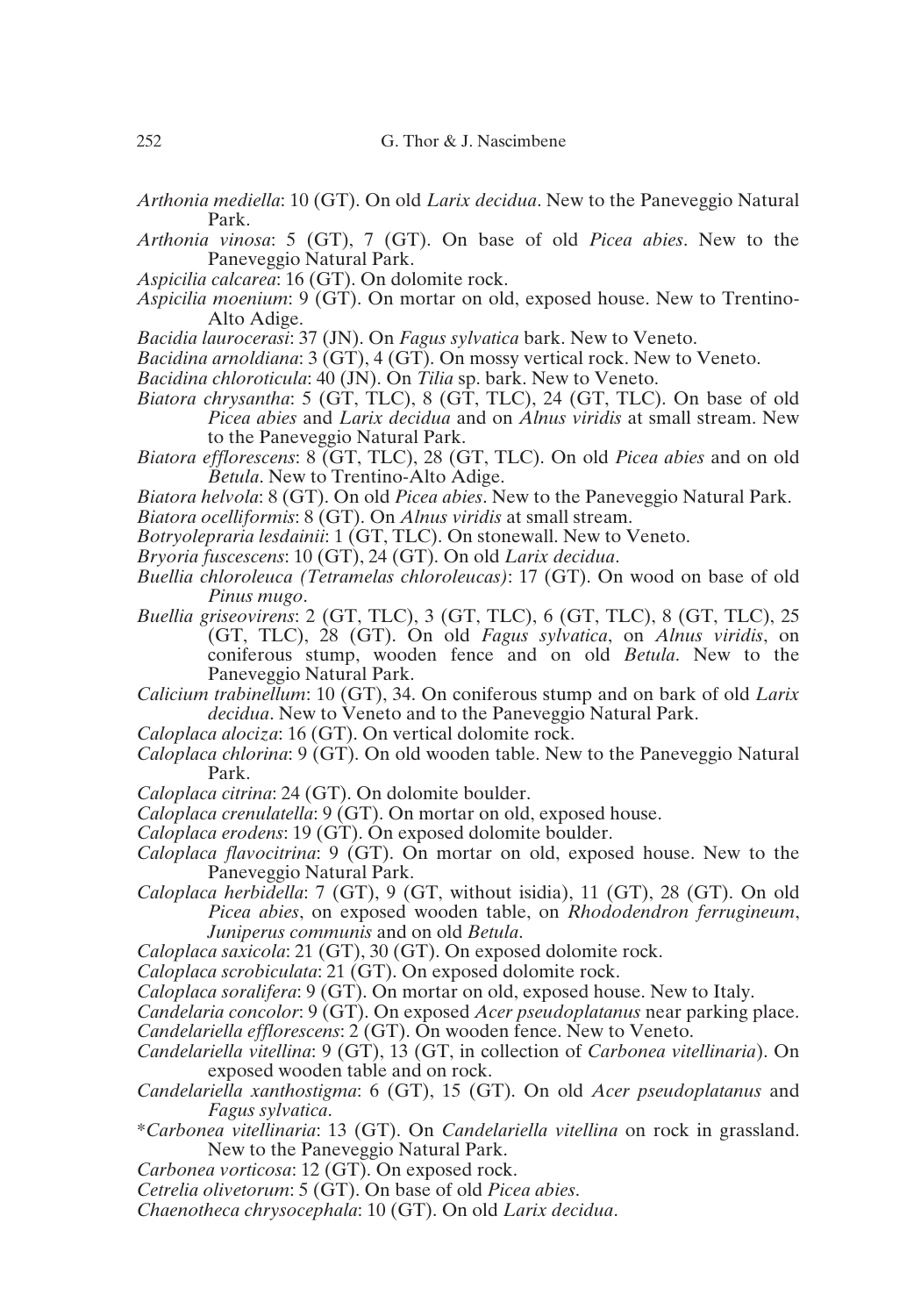*Chaenotheca furfuracea*: 7 (GT), 28 (GT). On old *Picea abies* and *Larix decidua*.

- *Chaenotheca gracilenta*: 7 (GT). On old *Picea abies*.
- *Chaenotheca trichialis*: 10 (GT), 28 (GT), 35. On old *Larix decidua*. New to Veneto.
- *Chaenotheca xyloxena*: 35 (JN). On old *Larix decidua*. New to Veneto.
- *Cheiromycina flabelliformis*: 8 (GT). On *Picea abies* stump. New to Italy.
- *Chrysothrix candelaris*: 7 (GT). On old *Picea abies*.
- *Cladonia arbuscula* ssp. *squarrosa*: 18 (GT). On boulder.
- *Cladonia pocillum*: 20 (GT). On mosses on boulder.
- *Clauzadea immersa*: 20 (GT). On boulder.
- \**Clypeococcum hypocenomyces*: 10 (GT). On *Hypocenomyce scalaris* on coniferous stump. New to the Paneveggio Natural Park.
- *Collema polycarpon* subsp. *polycarpon*: 23 (GT), 24 (GT). On shaded dolomite rocks.
- *Collema subflaccidum*: 15 (GT). On *Acer pseudoplatanus*.
- *Collema tenax*: 16 (GT). On mossy dolomite rock.
- *Cornicularia normoerica*: 11 (GT). On exposed rock.
- *Cyphelium karelicum*: 41 (JN). On old *Picea abies* bark. New to North Italy and Trentino-Alto Adige.
- *Cyphelium tigillare*: 10 (GT). On old *Larix decidua*.
- *Dacampia hookeri*: 21 (GT). On soil.
- *Dimerella pineti*: 5 (GT), 8 (GT). On *Picea abies* twigs and base of old *Picea abies*.
- *Diplotomma alboatrum*: 30 (GT). On exposed dolomite rock.
- *Evernia divaricata*: 7 (GT). On old *Picea abies*.
- *Flavoparmelia soredians*: 39 (JN). On *Tilia* sp. bark. New to Veneto.
- *Fulgensia subbracteata*: 38 (JN). On more or less calcareous ground. New to Veneto.
- *Fuscidea recensa*: 8 (GT, TLC). On shaded, vertical rock-face by a small stream. New to Trentino-Alto Adige and the Paneveggio Natural Park.
- *Fuscopannaria praetermissa*: 11 (GT). On shaded rock.
- *Hypotrachyna revoluta*: 5 (GT). On *Picea abies* twigs.
- *\*Intralichen lichenicola*: 24 (GT). In *Candelariella xanthostigma* on *Alnus viridis*.
- *Ionaspis obtecta*: 11 (GT). On pebbles in wet soil. New to Italy.
- *Ionaspis suaveolens*: 12 (GT). On exposed rock. New to the Paneveggio Natural Park.
- *Japewia tornoënsis*: 35 (JN). On old *Larix decidua*. New to Veneto.
- *Lecania cyrtella*: 3 (GT), 28 (GT). On *Lonicera xylosteum* and other shrubs.
- *Lecanora cadubriae*: 10 (GT). On old *Larix decidua*. New to the Paneveggio Natural Park.
- *Lecanora chlarotera*: 11 (GT). On *Rhododendron ferrugineum*.
- *Lecanora circumborealis*: 11 (GT), 28 (GT). On twigs. New to the Paneveggio Natural Park.
- *Lecanora epanora*: 36 (JN). On iron containing metamorphic rocks. New to Veneto.
- *Lecanora epibryon*: 18 (GT). On mosses on boulder.
- *Lecanora exspersa*: 27 (GT). On old exposed *Larix* snag. New to Italy.
- *Lecanora glabrata*: 6 (GT). On old *Fagus sylvatica*.
- *Lecanora symmicta*: 11 (GT), 14 (GT). On twigs.
- *Lecanora varia*: 27 (GT, in collection of *Ramboldia insidiosa*). On old, exposed *Larix decidua* snag.
- *Lecidea albofuscescens*: 8 (GT). New to the Paneveggio Natural Park.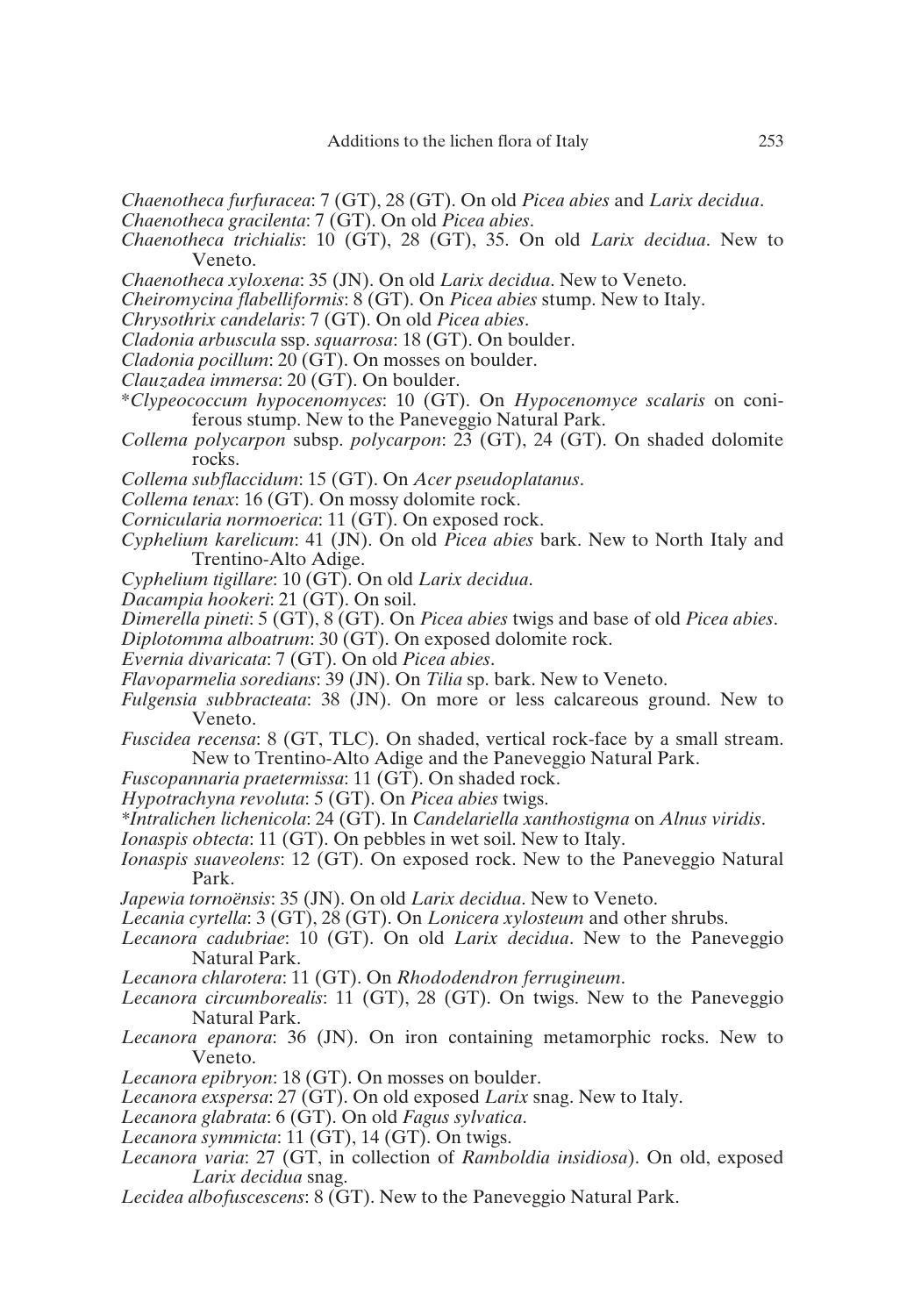- *Lecidea pullata*: 8 (GT), 10 (GT, TLC), 14 (GT, TLC), 17 (GT, TLC). On old *Picea abies*, *Larix decidua* and *Pinus mugo*. New to the Paneveggio Natural Park.
- *Lecidea turgidula*: 8 (GT). On *Picea abies* stump.
- *Lecidella elaeochroma*: 6 (GT). On old *Fagus sylvatica*.
- *Lecidella euphorea* (as synonym of *L. elaeochroma* in ITALIC): 11 (GT), 15 (GT), 26 (GT), 27 (GT). On *Acer pseudoplatanus*, *Vaccinium* sp. and *Rhododendron* sp.
- *Lecidella patavina*: 30 (GT). On exposed dolomite rock.
- *Lepraria diffusa*: 20 (GT, TLC), 26 (GT, TLC), 27 (GT, TLC).
- *Lepraria elobata*: 10 (GT, TLC), 12 (GT, TLC), 17 (GT, TLC), 28 (GT, TLC): On old *Larix decidua*, *Pinus mugo*, *Betula* and *Vaccinium* sp. New to the Paneveggio Natural Park.
- *Lepraria lobificans*: 1 (GT, TLC), 10 (GT, TLC). On stonewall and on coniferous stump. New to the Paneveggio Natural Park.
- *Leptogium intermedium*: 18 (GT), 20 (GT). Among mosses on boulders.
- *Leptogium lichenoides*: 3 (GT), 23 (GT). On mossy boulders.
- *Leptogium saturninum*: 9 (GT). On exposed *Acer pseudoplatanus* near parking place.
- *Letharia vulpina*: 10 (GT). On old *Larix decidua*.
- *Loxospora elatina*: 8 (GT, TLC). On old *Picea abies*. New to the Paneveggio Natural Park.
- *Megaspora verrucosa*: 20 (GT). On plant debris on boulder.
- *Melanelia subargentifera*: 9 (GT). On exposed *Acer pseudoplatanus* near parking place.
- *Menegazzia terebrata*: 6 (GT). On old *Fagus sylvatica*.
- *Micarea denigrata*: 3 (GT). On wooden fence.
- *Micarea hedlundii*: 8 (GT). On *Picea abies* stump. New to Italy.
- *Micarea melaena*: 8 (GT). On mosses on shaded, vertical rock-face at small stream.
- *Micarea misella*: 8 (GT). On *Picea abies* stump. New to the Paneveggio Natural Park.
- *Micarea micrococca*: 4 (GT). On dead deciduous tree. New to Italy (earlier probably included in *M. prasina*).
- *Microcalicium ahlneri*: 10 (GT). On coniferous stump and on old *Larix decidua*. New to Trentino-Alto Adige.
- *\*Muellerella pygmaea* var. *athallina*: 12 (GT). On crustose lichen on exposed rock. New to the Paneveggio Natural Park.
- *Mycobilimbia hypnorum*: 20 (GT). On mosses on boulder.
- *Mycobilimbia lurida*: 18 (GT), 21 (GT), 23 (GT). On soil.
- *Mycobilimbia* aff. *olivacea*: 7 (GT). New to Italy. Differs by Spanish material by the paler thallus and in not having biseriate asci.
- *Mycobilimbia tetramera*: 3 (GT). On vertical mossy rock.
- *Mycoblastus fucatus*: 8 (GT). On old *Picea abies*. New to the Paneveggio Natural Park.
- *Myxobilimbia lobulata*: 12 (GT), 18 (GT), 20 (GT), 27 (GT). On mosses.
- *Myxobilimbia microcarpa*: 21 (GT). On soil.
- *Naetrocymbe rhyponta*: 8 (GT). On *Alnus viridis* growing by a small stream. New to the Paneveggio Natural Park.
- *Normandina acroglypta*: 3 (GT, TLC), 6 (GT, TLC). On *Lonicera xylosteum*, old *Fagus sylvatica* and base of old *Picea abies*. New to Italy.
- *Ochrolechia alboflavescens*: 10 (GT, TLC). On old *Larix decidua*.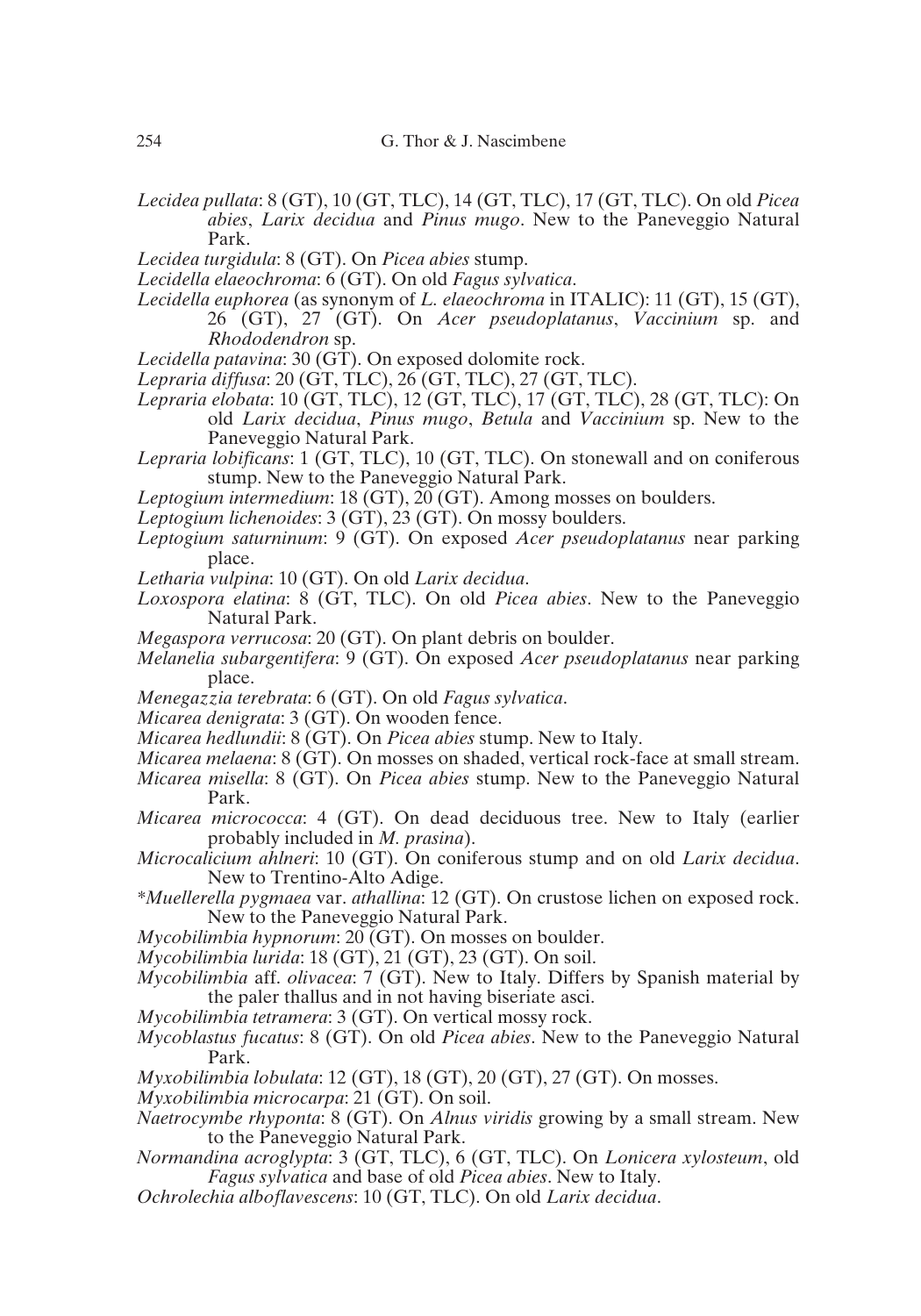- *Ochrolechia androgyna*: 8 (GT, TLC). On old *Picea abies*. New to the Paneveggio Natural Park.
- *Ochrolechia arborea*: 3 (GT, TLC), 9 (GT, TLC). On exposed wooden table. New to the Paneveggio Natural Park.
- *Ochrolechia microstictoides*: 8 (GT, TLC), 10 (GT, TLC), 24 (GT, TLC), 27 (GT, TLC). On old *Picea abies* and *Larix decidua* and on *Larix decidua* snag. New to the Paneveggio Natural Park.
- *Opegrapha niveoatra*: 5 (GT), 8 (GT). On base of old *Picea abies*. New to Veneto and to the Paneveggio Natural Park.
- \**Opegrapha pulvinata*: 11 (GT). On *Dermatocarpom miniatum* on shaded wet rock. New to the Paneveggio Natural Park.
- *Opegrapha viridis*: 6 (JN). On old *Fagus sylvatica*.
- *Opegrapha vulgata*: 6 (GT). On old *Fagus sylvatica*.
- *Parmelia omphalodes* ssp. *omphalodes*: 11 (GT). On exposed rock.
- *Parmelia saxatilis*: 6 (GT). On old *Fagus sylvatica*.
- *Parmelia submontana*: 6 (GT). On old *Fagus sylvatica*.
- *Parmeliopsis ambigua*: 10 (GT). On old *Larix decidua*.
- *Parmeliopsis hyperopta*: 11 (GT). On *Rhododendron ferrugineum*.
- *Peltigera didactyla*: 13 (GT). On soil in grassland.
- *Peltigera malacea*: 26 (GT). On the ground.
- *Pertusaria albescens*: 7 (GT, TLC). On base of old *Picea abies*.
- *Pertusaria amara*: 8 (GT). On base of old *Picea abies*.
- *Pertusaria pupillaris*: 8 (GT, TLC), 10 (GT, TLC). On *Picea abies* stump, old *Larix decidua* and *Alnus viridis*. New to the Paneveggio Natural Park.
- *Petractis clausa*: 16 (GT). On vertical dolomite rock.
- *Phaeocalicium compressulum*: 8 (GT), 24 (GT). On *Alnus viridis*.
- *Phaeophyscia nigricans*: 9 (GT). On mortar on old, exposed house. New to the Paneveggio Natural Park.
- *Phaeophyscia orbicularis*: 9 (GT). On exposed *Acer pseudoplatanus* near parking place.
- *Phaeorrhiza nimbosa*: 18 (GT). On boulder.
- *Phlyctis argena*: 6 (GT). On old *Fagus sylvatica*.
- *Physcia dubia*: 18 (GT). On boulder.
- *Physconia distorta*: 15 (GT). On *Acer pseudoplatanus*.
- *Physconia enteroxantha*: 9 (GT). On exposed *Acer pseudoplatanus* near parking place. New to the Paneveggio Natural Park.
- *Physconia muscigena*: 20 (GT), 30 (GT). On mosses on the ground.
- *Placynthiella dasaea*: 27 (GT, TLC). On base of old, exposed *Larix decidua* snag. New to Italy.
- *Placynthiella icmalea*: 8 (GT, TLC). On *Picea abies* stump.
- *Placynthiella oligotropha*: 18 (GT). New to Veneto.
- *Placynthium subradiatum*: 21 (GT), 23 (GT). On dolomite rocks.
- *Polyblastia cruenta*: 42 (JN). On periodically submerged porphyric rocks. New to the Paneveggio Natural Park.
- *Polyblastia sendtneri*: 18 (GT). On mosses.
- *Polysporina simplex*: 9 (GT). On exposed wooden table.
- *Protoblastenia incrustans*: 21 (GT). On shaded rock.
- *Psoroma tenue*: 11 (GT, TLC). On shaded wet rock. New to Italy.
- *Ramboldia insidiosa*: 27 (GT). On *Lecanora varia* on old, exposed *Larix decidua* snag.
- *Rinodina efflorescens*: 6 (GT, TLC). On old *Fagus sylvatica*. New to Veneto.
- *Rinodina exigua*: 2 (GT). On wooden fence.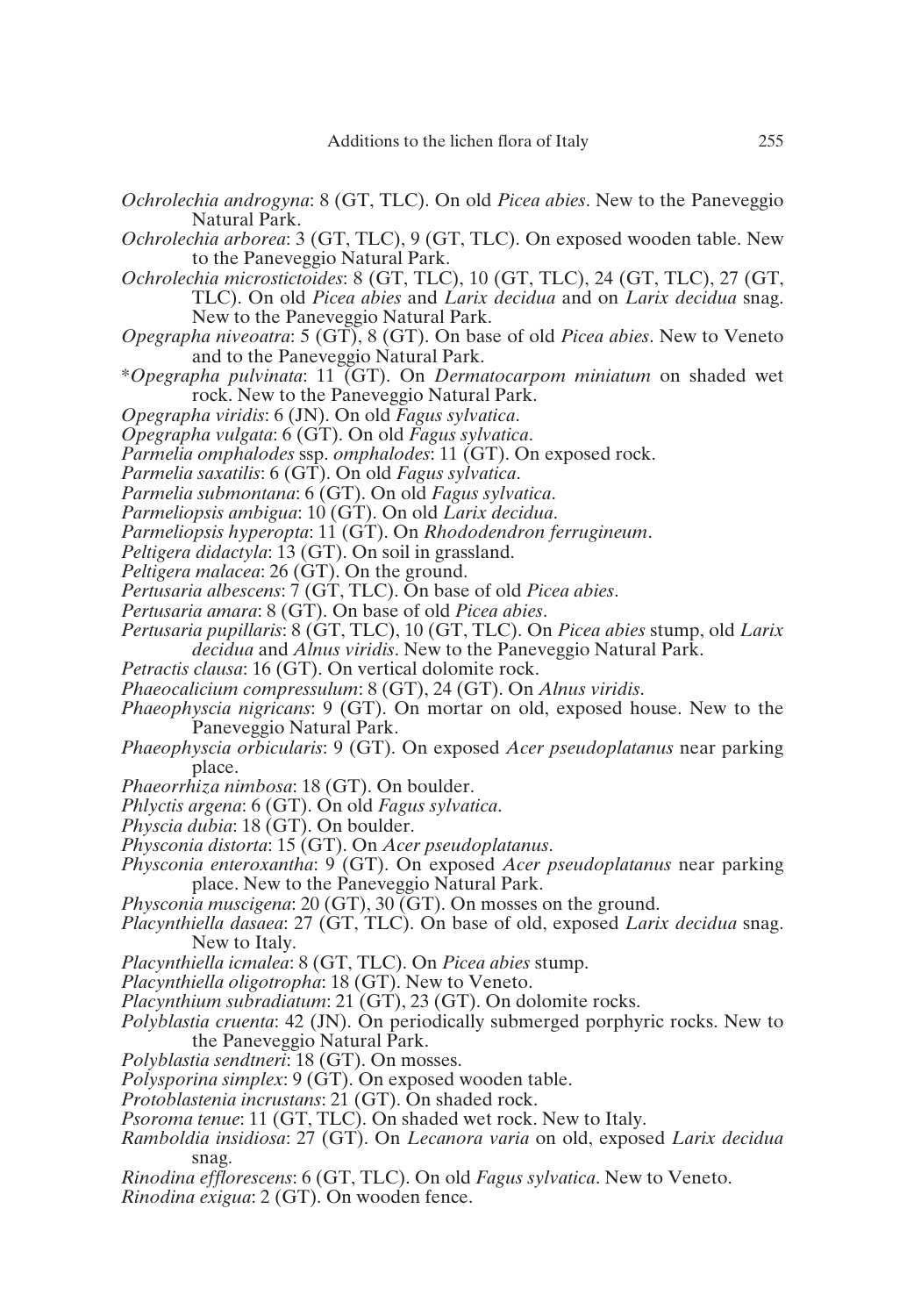- *Rinodina roscida*: 26 (GT). On plant debris.
- *Rinodina sophodes*: 2 (GT). On wooden fence.
- *Schaereria fuscocinerea*: 9 (GT). On exposed wooden table.
- *Scoliciosporum chlorococcum*: 8 (GT). On *Alnus viridis* twigs. New to Trentino-Alto Adige.
- *Scoliciosporum sarothamni*: 28 (GT). On old *Betula*.
- *Squamarina cartilaginea*: 20 (GT), 26 (GT). On mosses on boulder and on the ground.
- *Squamarina gypsacea*: 21 (GT). On soil.
- *Staurothele fissa*: 42 (JN). On periodically submerged porphyric rocks. New to the Paneveggio Natural Park.
- *Staurothele fuscocuprea*: 42 (JN). On periodically submerged porphyric rocks. New to the Paneveggio Natural Park.
- *Staurothele rupifraga*: 9 (GT, adest. in collection of *Caloplaca soralifera*).
- *Stereocaulon coniophyllum*: 11 (GT, TLC). On shaded wet rock. New to Italy.
- \**Stigmidium microspilum*: 6 (GT). On *Graphis scripta* on old *Fagus sylvatica*. New to Veneto.
- *Strangospora moriformis*: 10 (GT). On old *Larix decidua*. New to the Paneveggio Natural Park.
- *Synalissa symphorea*: 29 (GT). On exposed dolomite boulder.
- *Thelomma ocellatum*: 9 (GT). On exposed wooden table. New to the Paneveggio Natural Park.
- *Thelotrema lepadinum*: 5 (GT). On base of old *Picea abies*.
- *Toninia alutacea*: 14 (GT), 20 (GT), 21 (GT). On dolomite rocks.
- *Toninia candida*: 18 (GT). On dolomite rock.
- *Trapelia coarctata*: 11 (GT). On pebbles in wet soil. New to the Paneveggio Natural Park.
- *Trapelia placodioides*: 12 (GT). On exposed rock. New to Trentino-Alto Adige.
- *Trapeliopsis flexuosa*: 8 (GT), 10 (GT). On *Picea abies* stump and on old *Larix decidua*. New to the Paneveggio Natural Park.
- *Trapeliopsis gelatinosa*: 10 (GT). On coniferous stump. New to the Paneveggio Natural Park.
- *Trapeliopsis granulosa*: 10 (GT). On coniferous stump.
- *Tremolecia atrata*: 12 (GT). On exposed rock.
- *Tuckneraria laureri*: 24 (GT). On old *Larix decidua*.
- *Umbilicaria crustulosa*: 11 (GT). On exposed rock.
- *Usnea florida*: 7 (GT): On old *Picea abies*. New to the Paneveggio Natural Park.
- *Verrucaria aquatilis*: 32 (JN). On calcareous, permanently submerged pebbles. New to Veneto.
- *Verrucaria latebrosa*: 42 (JN). On periodically submerged porphyric rocks. New to the Paneveggio Natural Park.
- *Xanthoria elegans*: 20 (GT). On dolomite boulder.
- *Xanthoria fulva*: 9 (GT). On exposed *Acer pseudoplatanus* near parking place. New to the Paneveggio Park.
- *Xylographa parallela*: 8 (GT), 24 (GT). On *Picea abies* stump. New to the Paneveggio Natural Park.
- *Xylographa vitiligo*: 8 (GT, TLC). On *Picea abies* stump. New to the Paneveggio Natural Park.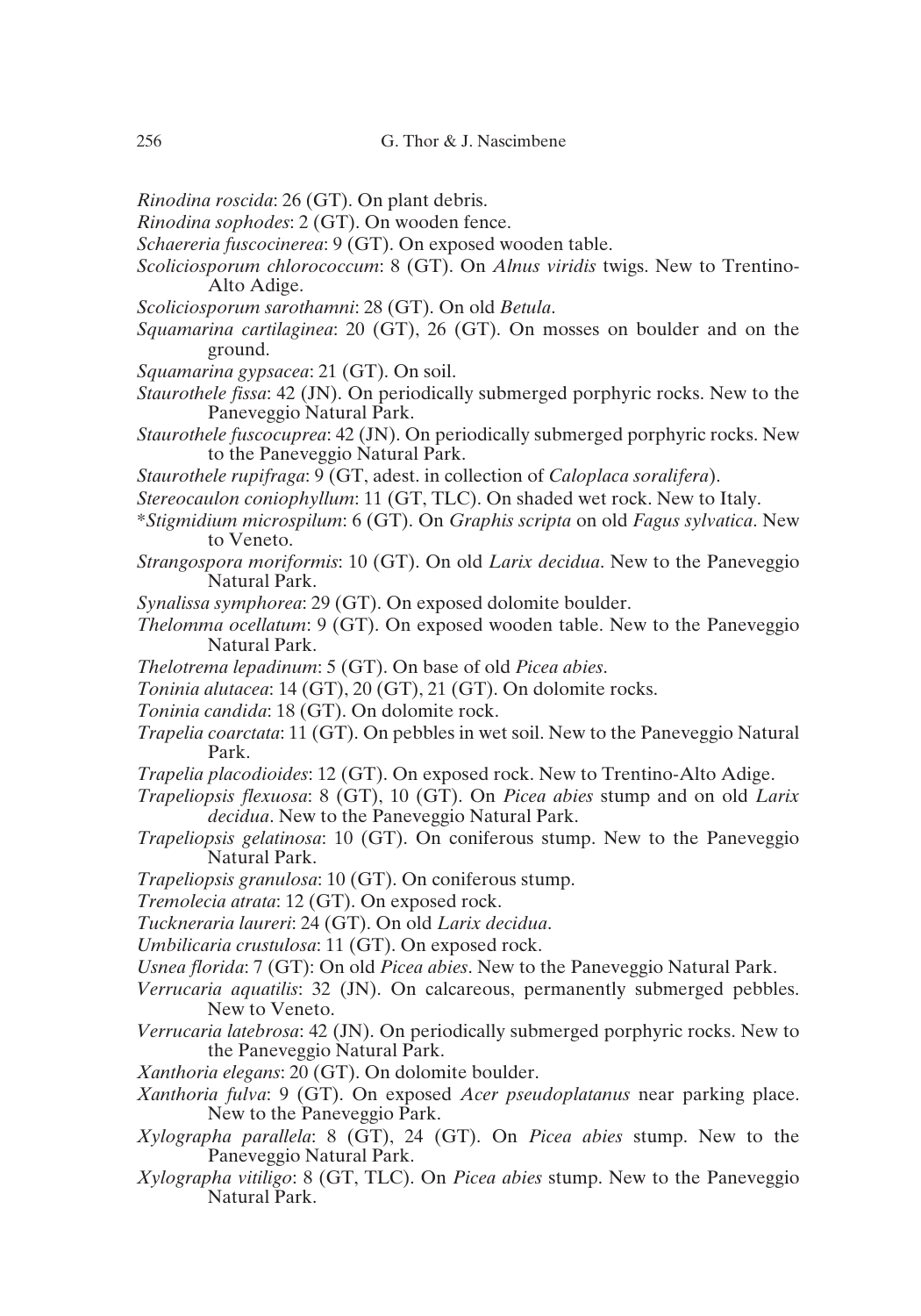### **DISCUSSION AND CONCLUSION**

182 lichens and 6 lichenicolous fungi are reported. Twelve lichen species are new to Italy: *Absconditella lignicola*, *Caloplaca soralifera*, *Cheiromycina flabelliformis*, *Ionaspis obtecta*, *Lecanora exspersa*, *Micarea hedlundii*, *M. micrococca*, *Mycobilimbia* aff. *olivacea*, *Normandina acroglypta*, *Placynthiella dasaea*, *Psoroma tenue* and *Stereocaulon coniophyllum*. 18 species are new to Veneto: *Acarospora heppii, Bacidia laurocerasi, Bacidina arnoldiana, Bacidina chloroticula, Botryolepraria lesdainii, Calicium trabinellum, Candelariella efflorescens, Chaenotheca trichialis, Chaenotheca xyloxena, Flavoparmelia soredians, Fulgensia subbracteata, Japewia tornoënsis, Lecanora epanora, Opegrapha niveoatra, Placynthiella oligotropha, Rinodina efflorescens, Stigmidium microspilum* and *Verrucaria aquatilis*. Nine species are new to Trentino-Alto Adige as well as to the Paneveggio-Pale di San Martino Natural Park: *Acrocordia cavata, Anisomeridium polypori, Aspicilia moenium, Biatora efflorescens, Cyphelium karelicum, Fuscidea recensa, Microcalicium ahlneri, Scoliciosporum chlorococcum* and *Trapelia placodioides*. An additional 45 species are new to the Paneveggio-Pale di San Martino Natural Park.

Despite the Alps being one of the lichenologically best known areas of the world, there are still several gaps in the knowledge of the taxonomy and ecology of lichens associated with poorly known or overlooked micro-habitats, such as dead wood in forests, freshwaters and exposed siliceous rocks. Among the surveyed habitats, forests and freshwaters merit particular remarks, as well as the particularly rich lichen flora of the protected area of Paneveggio-Pale di San Martino Natural Park.

#### **Forests**

Subalpine and montane forests dominated by conifers proved to be species-rich. Several micro-habitats are suitable for lichen establishment, creating a high lichen diversity. Dead wood (stumps, snags, logs) in particular is an overlooked micro-habitat in Italy (5 species new to Italy) that requires further investigation. Some recent papers stress the importance of coarse woody debris for lichen conservation in the Nordic countries and the Baltic States (e.g., Kruys *et al.* 1999; Lõhmus & Lõhmus, 2001; Svensson *et al.*, 2005) and it would be interesting to investigate its importance for lichen diversity and conservation in the forests of the Southern Alps. In Northern Italy, forests (including Natural and National Parks) have normally been managed for centuries, and only a few Forest Reserves with old-growth forests are left. During certain periods (e.g., World War 1), the forests were more open than now, but the areas were never without trees. Today, the maximum size of a clear-cutting is 0.2 ha, and typically only individual trees are logged. This presents a stark contrast to conditions in Scandinavia, where clear-cutting is the normal practice in forestry. The average area of a Swedish clear-cutting was 5.5 ha in 2005 (Statistical yearbook of Forestry 2005). In Northern Italy, selective cutting allows the development of semi-natural conditions with short dispersal distances for lichen propagules, i.e. conditions suitable for some lichens considered dependent on old-growth stands, which are declining and red-listed in Sweden (e.g. *Cetrelia olivetorum*, *Chaenotheca gracilenta, Evernia divaricata* and *Menegazzia terebrata*).

Contrary, old-growth forests and old-growth structures are probably more common in Scandinavia and species confined to very old trees, snags and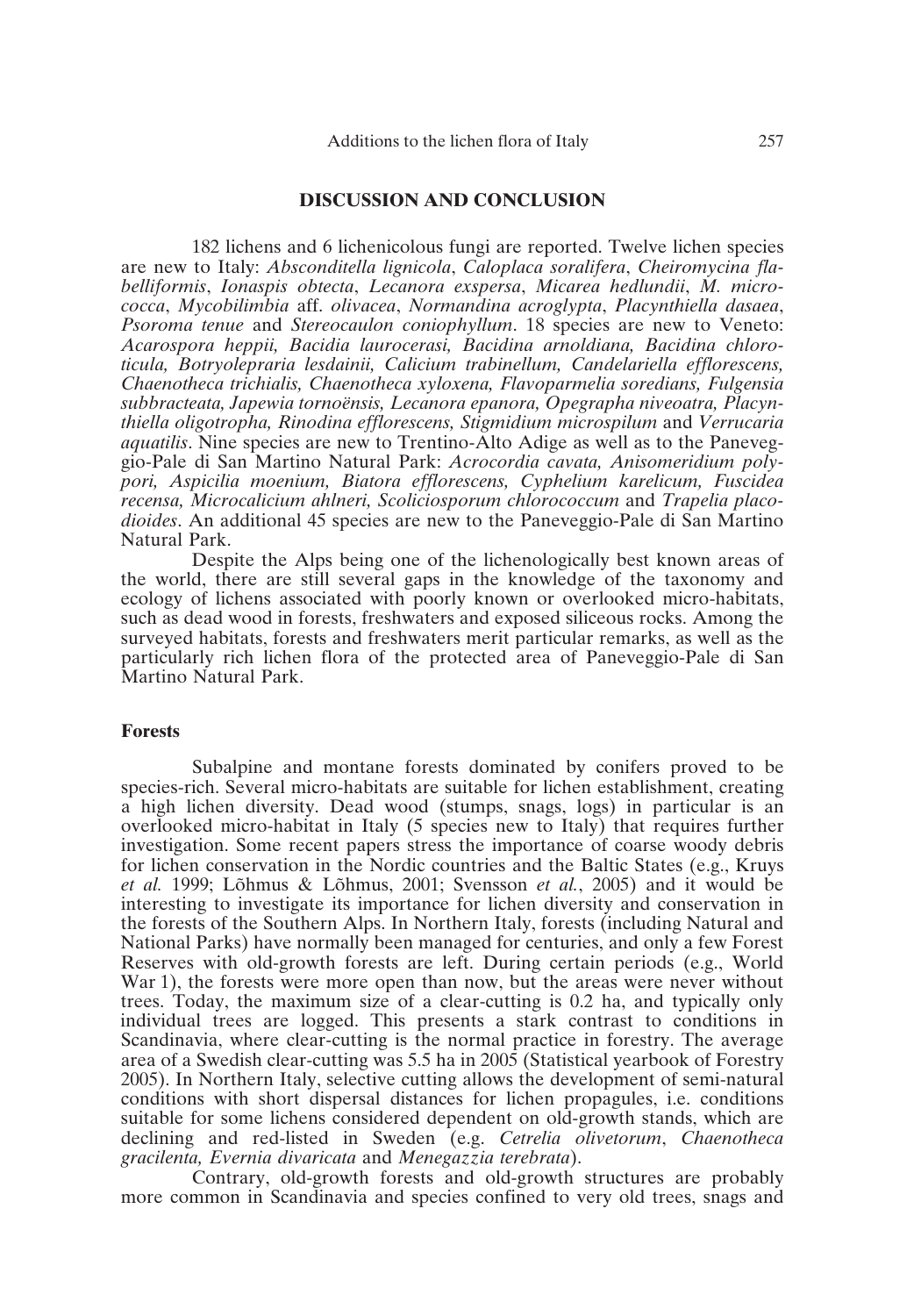logs were absent or very rare in the Italian forests. In the Paneveggio Park such species include *Cyphelium karelicum*, found on old (more than 200 years) *Picea* trunks in a subalpine spruce stand where management had not been intensive in the past, allowing a regular establishment of trees both in time and in space during the last three centuries, and where no cuttings have been made in the last 50 years (Motta, 2002).

#### **Freshwaters**

As stressed by Nascimbene & Nimis (2006) in their review on freshwater lichens of the Italian Alps, freshwater habitats merit particular attention in Italy. Surveys should primarily be focused on the subalpine belt near the timber line, which constitutes the altitudinal optimum for freshwater species (Nascimbene & Nimis, 2006). We found 5 freshwater lichens, mostly on siliceous rocks, one of which (*Ionaspis obtecta*) collected in the alpine belt, is new to Italy. In terms of conservation, the main threats to this group of lichens in the Alps are posed by hydroelectric plans involving water abstraction. Traditional and tourist use of freshwaters can also lead to a reduction in freshwater lichen diversity if silting and nitrate-phosphate levels are increased. A generalized habitat protection is a prudent approach that may compensate for poor floristic and taxonomic knowledge, especially in protected areas.

#### **Paneveggio-Pale di San Martino Natural Park**

The Paneveggio-Pale di San Martino Natural Park is a typical Alpine protected area extended over a surface area of 20,000 Ha. Its territory is heterogeneous both in terms of climate (continental in the north part and suboceanic in the south) and substrate (carbonatic rocks in the eastern part and siliceous rocks in the western part). These features create a high plant and lichen diversity. Festi & Prosser (2000) published a checklist of 1,484 vascular plants, while Nascimbene & Caniglia (2003a) listed 526 lichens, to which 60 new species have been added by this paper (total 586). The mean ratio lichens/vascular plants is 0.39, but in several habitats the number of lichens greatly exceeds that of vascular plants (Nascimbene, 2005a). The lichen flora of Paneveggio represents 45% of the lichen flora of Trentino-Alto Adige and 31.5% of that of the Italian Alps. This stresses the importance of lichens to the total biodiversity of Alpine environments, and the importance of further targeted conservation measures. Despite the fact that several lichen surveys have been conducted over a period of two centuries, the knowledge of the lichen flora of this park is probably far from complete. A realistic estimate is probably that the total number of lichens and lichenicolous fungi exceeds 900 species. The Paneveggio area, investigated since the days of F. Arnold, may be considered one of the lichen-richest areas with a boreal vegetation in the Alps.

**Acknowledgements.** A. Nordin kindly identified *Buellia* (*Tetramelas*) *chloroleuca*, L. Lindblom *Xanthoria fulva*, E. Llop *Mycobilimbia* aff. *olivacea*, C. Printzen some *Biatora* spp. and Tor Tønsberg *Lecanora exspersa*. Tor Tønsberg kindly confirmed *Pertusaria pupillaris* (19234) and *Placynthiella dasaea* and Per Magnus Jørgensen kindly confirmed *Psoroma tenue*. B. Söderström kindly helped GT with GPS measurements of the altitude, longitude and latitude for several localities. Giovanni Caniglia and Marilena Dalle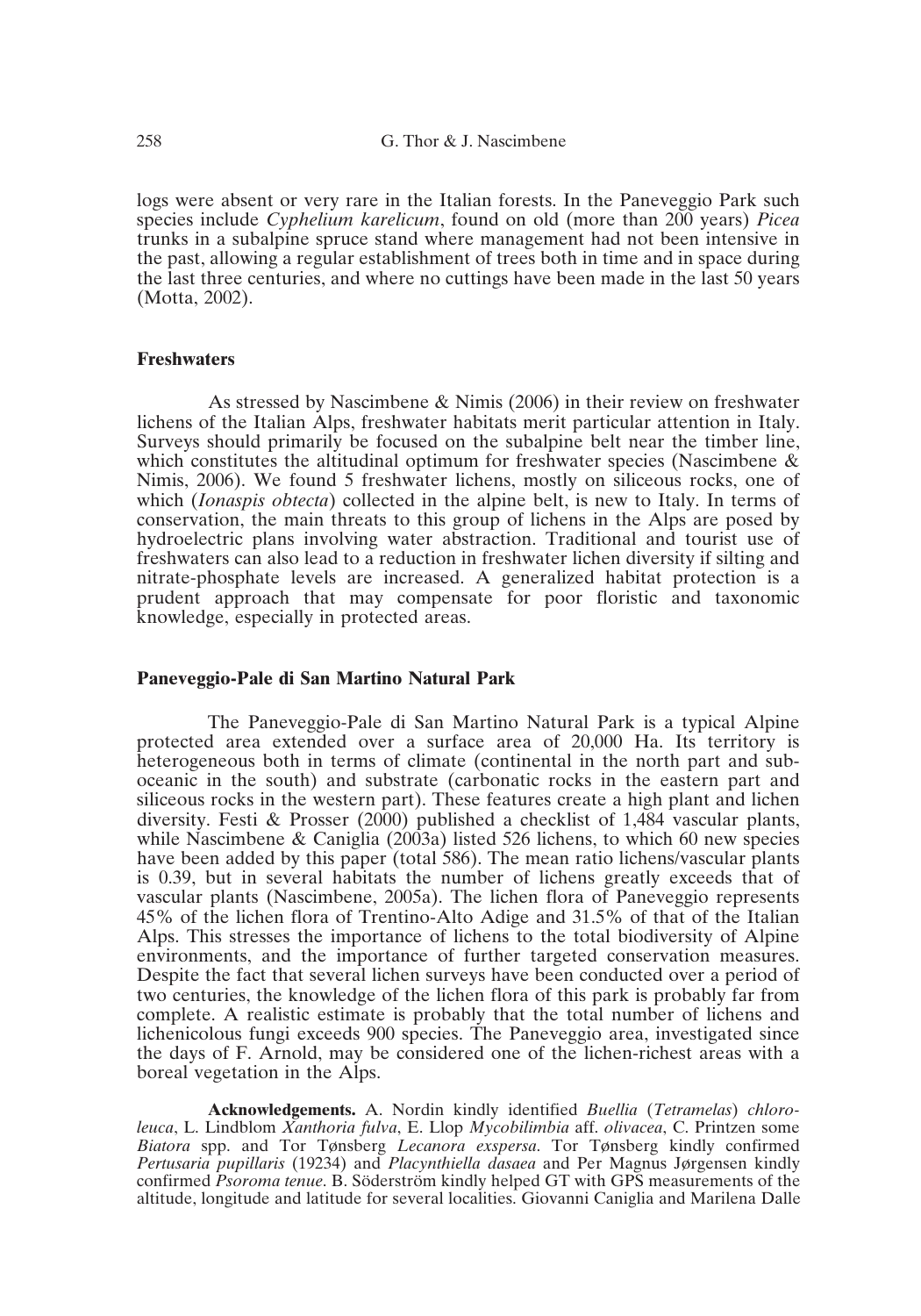Vedove made some collections. Professor Pier Luigi Nimis improved the manuscript with important suggestions. We are grateful to the Paneveggio-Pale di San Martino Natural Park, to the Dolomiti d'Ampezzo Natural Park, to Veneto Agricoltura (Pian Cansiglio), and to the National Forest Service (Belluno) for their support during the field work.

#### **REFERENCES**

- ANON, 2005 *Statistical yearbook of Forestry*. National Board of Forestry, Jönköping, Sweden.
- ARUP U., 2006 A new taxonomy of the *Caloplaca citrina* group in the Nordic countries, except Iceland. *Lichenologist* 38: 1-20.
- BELTRAMINI DE CASATI F., 1858 *Lichenografia Bassanese enumerati e descriti*. Roberti, Bassano, 313 pp.
- BUSCHARDT A., 1979 Zur Flechtenflora der inneralpinen Trockentäler unter besonderer Berücksichtigung des Vinschgaus. *Bibliotheca Lichenologica* 10: 1-419.
- COPPINS B.J., 2002 *Checklist of Lichens of Great Britain and Ireland*. British Lichen Society, 87 pp.
- DALLA TORRE K.W. & SARNTHEIN L., 1902 *Die Flechten (Lichenes) von Tirol, Voralberg und Liechtestein*. Wagner, Innsbruck, 936 pp.
- FESTI F. & PROSSER F., 2000 *La flora del Parco Naturale Paneveggio Pale di S. Martino. Atlante corologico e repertorio delle segnalazioni*. Luni, Milano, 438 pp.
- JØRGENSEN P.M., 2004 *Psoroma tenue* var. *boreale*, an overlooked, widespread, arctic-alpine lichen. *Graphis Scripta* 15: 60-64.
- KRUYS N., FRIES C., JONSSON B.G., LÄMÅS T. & STÅL G., 1999 Wood-inhabiting cryptogams on dead Norway spruce (*Picea abies*) trees in managed Swedish boreal forests. *Canadian Journal of Forest Research* 29: 178-186.
- LÕHMUS P. & LÕHMUS A., 2001 Snags and their lichen flora in old Estonian peatland forests. *Annales Botanici Fennici* 38: 265-280.
- MOTTA R., 2002 Old-growth forests and silvicolture in the Italian Alps: the case-study of the strict reserve of Paneveggio (TN). *Plant Biosystems* 136: 223-232.
- NASCIMBENE J., 2002 Segnalazioni lichenologiche per le Alpi Sud-Orientali. *Lavori Società Veneziana di Scienze Naturali* 27: 149-150.
- NASCIMBENE J., 2003 Segnalazioni lichenologiche per le Alpi Sud-Orientali II. *Lavori Società Veneziana di Scienze Naturali* 28: 87-88.
- NASCIMBENE J., 2004 Segnalazioni lichenologiche per le Alpi italiane Centro-Orientali. *Lavori Società Veneziana di Scienze Naturali* 29: 127-128.
- NASCIMBENE J., 2005a Carta della Natura e Biodiversità nelle Aree Naturali Protette: il Parco Naturale Paneveggio – Pale di San Martino. *APAT, rapporti 56/2005*: 69-76.
- NASCIMBENE J., 2005b Lichenological studies in Northern Italy: new records for Trentino Alto Adige. *Gredleriana* 5: 39-44.
- NASCIMBENE J. & CANIGLIA G., 2000 Indagini lichenologiche nelle Alpi Orientali: specie nuove per il Veneto e il Trentino. *Lavori Società Veneziana di Scienze Naturali* 25: 37-46.
- NASCIMBENE J. & CANIGLIA G., 2003a *Licheni del Parco Naturale Paneveggio Pale di San Martino*. Quaderni del Parco n°3, 97 pp.
- NASCIMBENE J. & CANIGLIA G., 2003b Materiale per una check-list dei licheni del Parco Naturale Delle Dolomiti D'Ampezzo (Belluno - Ne Italia). *Lavori Società Veneziana di Scienze Naturali* 28: 65-69.
- NASCIMBENE J., CANIGLIA G. & DALLE VEDOVE M., 2004 Materiali per una check-list dei licheni della Riserva Naturale Integrale delle Tre Cime Del Bondone (Trento). *Studi Tridentini di Scienze Naturali - Acta Biologica* 80: 247-248.
- NASCIMBENE J. & NIMIS P.L., 2006 Freshwater lichens of the Italian Alps: a review. *International Journal of Limnology* 42: 27-32.
- NIMIS, P.L., 1993 *The Lichens of Italy*. Museo Regionale di Scienze Naturali, Torino, 897 pp.
- NIMIS P.L., 1995 New or interesting lichens from the Dolomites (Tre Cime di Lavaredo, NE Italy). *Studia Geobotanica* 14: 27 - 31.
- NIMIS P.L., 2003 *Checklist of the Lichens of Italy 3.0.*, University of Trieste, Dept. of Biology, IN3.0/2 (http://dbiodbs.univ.trieste.it/).
- NIMIS P. L. & MARTELLOS S., 2003 *A Second Checklist of the Lichens of Italy with a thesaurus of synonyms*. Museo Regionale di Scienze Naturali di Saint-Pierre-Valle d'Aosta, Monografie 4, 192 pp.